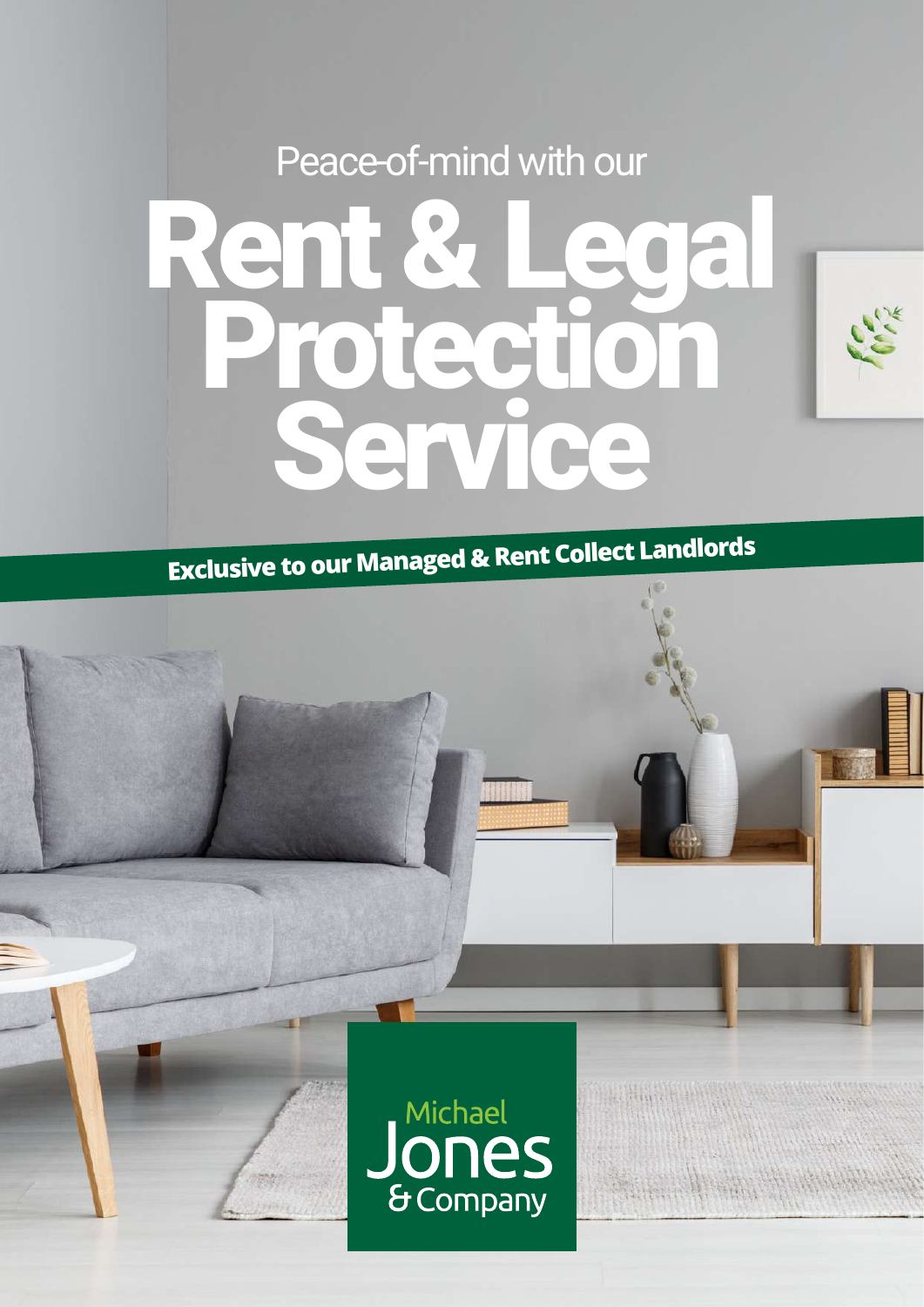

## What is our Rent Protection & Expense service?

Peace of mind for our Managed landlords

### Our Rent & Legal Protection service is designed to remove the worry, stress and hassle out of letting a property.

Rent Protection and Legal Expenses service does exactly what it says on the tin - it protects the income (rent) of a property that has been let to a tenant.

Sometimes things can go wrong - even when you've taken measures to protect yourself. Rent arrears can be disastrous for a landlord, who might rely on this income to pay a mortgage and other expenses.

With our Rent and Legal Protection service, landlords will be protected by insurance designed to protect the income they expect and, if they need legal representation to recover it, our RLP service can help.

For a monthly charge (starting from £29.90 per month (inc. VAT)) we'll ask our insurer to note your interest on our insurance policy. This means that we will be able to provide you with the protections listed on page 3 of this brochure.

 If your tenant does not pay the rent, for example, we will make a claim for you on our insurance. If the claim is successful, we will pay you any money recovered that is due to you.

"Michael Jones' rent protection service is a must for any landlord. It's just peace-of-mind, simple as that."

William Ackerman I landlord

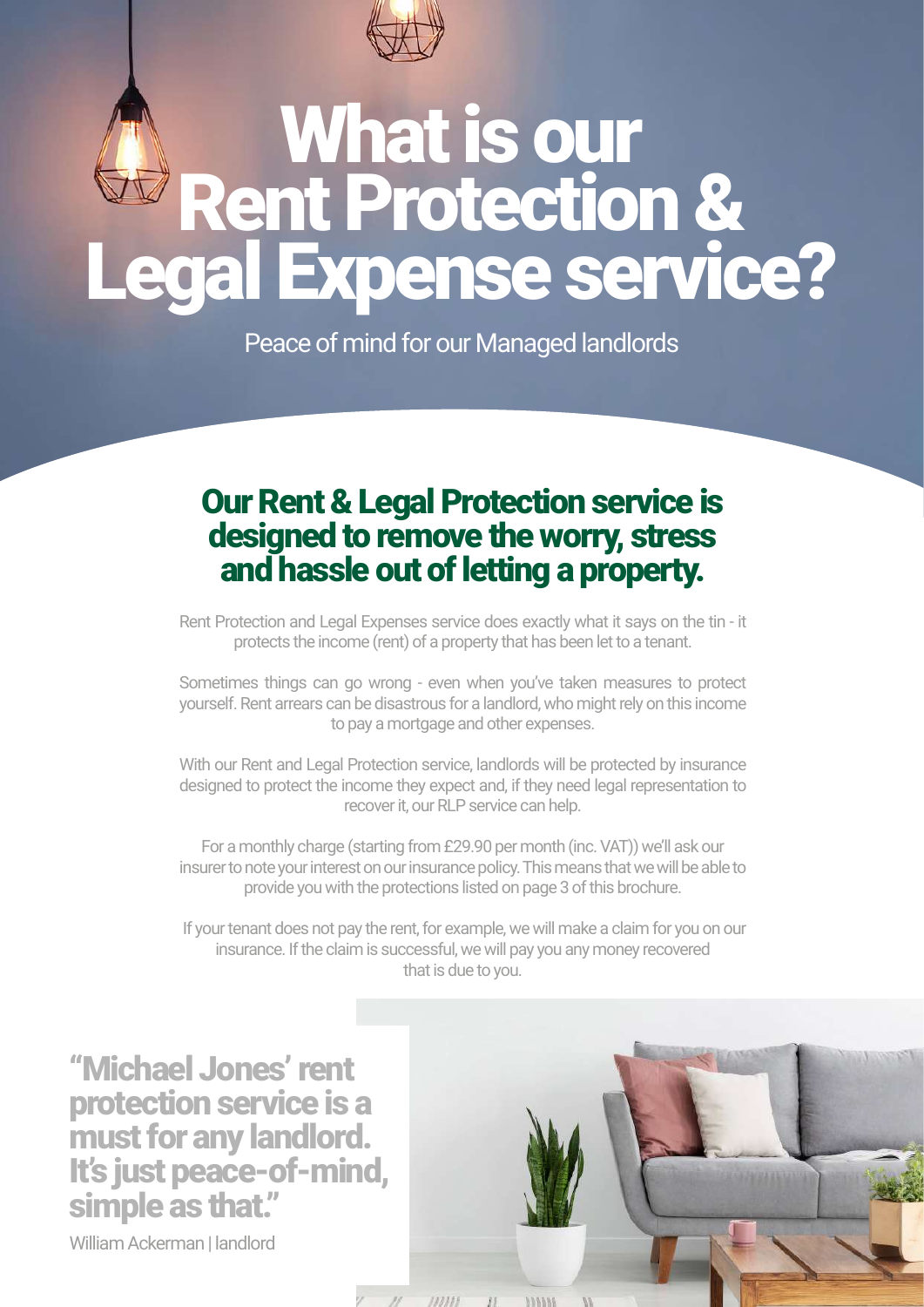## **Our** services\* Everything you need to protect your investment

### Rent Protection & Recovery

We'll cover the costs and expenses of legal proceedings, including the cost of appeals, and also provide legal representation from one of our trusted partners. We'll appoint a legal representative for the duration of the proceedings and support throughout the process. We'll have your interest noted on our master insurance policy and make claims for rent arrears, payable until vacant possession is obtained, irrespective of how long the claim takes, providing cover up to £100,000 for arrears and legal expenses combined. After vacant possession has been obtained, we'll continue to pay 75% of the rent until the property is re-let through Michael Jones for a maximum of two months. We'll also cover the costs and expenses of recovering rent from a tenant or extenant, if the rent has been overdue for at least one month.

## Standalone Legal Expense Cover

Under our Master Policy we can claim for a landlord's legal expense cover, to evict a tenant, should the tenant breach any part of their tenancy agreement that allows grounds for possession.

## Legal Expenses for Property Damage Cover

Should the property sustain physical damage of more than £1,000, caused by the tenant during the tenancy, we'll claim under our policy to cover your legal expenses for pursuing a civil dispute.

## Legal Expense Cover

Our Master Policy can cover the costs and expenses of legal proceedings, including the cost of appeals, and also provide legal representation from one of our trusted partners.

We'll appoint a legal representative for the duration of the proceeding and provide support throughout the process.

#### **Contract** Dispute Cover

Our Master Policy can cover against costs and expenses relating to the dispute of a contract, entered into for the buying or hiring of any goods and services relating to the landlord's property, providing the amount in dispute is over £100 and the agreement was entered into during the period the service was in place.

## Eviction of tenants & **Squatters**

If there are squatters or ex-tenants in the property without the landlord's consent, our cover will assist with the costs of eviction.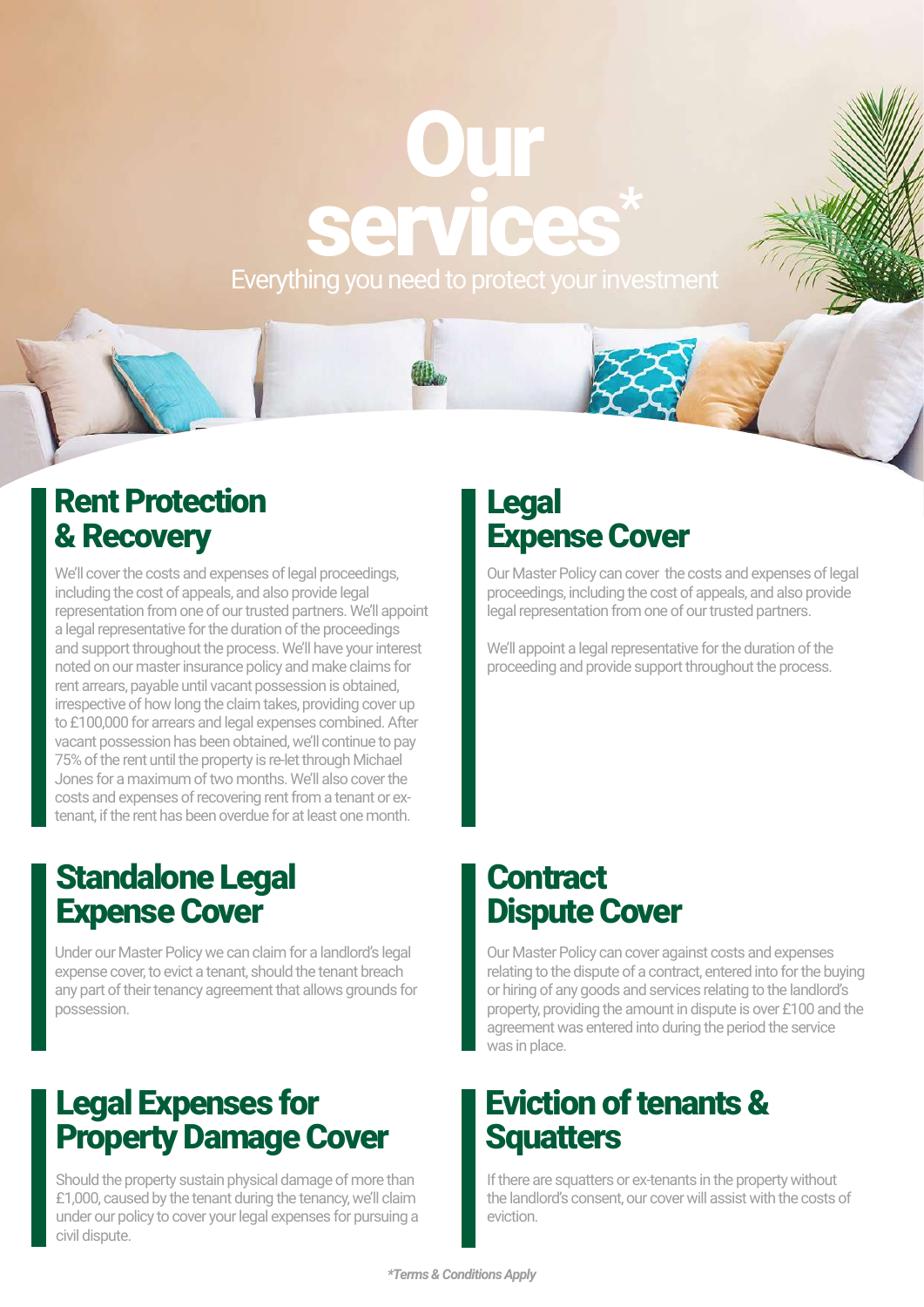# Exceptions and exclusions

- A claim for rent arrears can only be submitted once a rental payment is at least one month late from the due date set out in the tenancy agreement. We will claim under our policy and, once the Insurer agrees the claim, you will be paid.
- You will remain responsible for paying Agents fees, as per our Terms of Business and Schedule of fees, plus any contractor invoices and bills you are responsible for relating to the property.
- If you have an existing tenancy and you wish to add Rent & Legal Protection, you can only benefit from the service after 60 days but will be subject to charges as per our schedule of fees. Once this period ends you will be protected, subject to the tenant not accruing any rent arrears, which have not been paid in full by the tenant before the 60 day time scale, or the service will be cancelled on day 61.
- This service does not include:
	- Any costs which exceed the maximum pay-out limit of £100,000.
	- Any legal problems which started prior to the commencement of this service.
	- Property damage legal expenses where the amount in dispute is £1,000.00 or less.
	- The cost of any property damage caused by the tenant.
	- Pay-outs where the legal representative we appoint does not believe that we will be more likely than not to win the case.
	- Any costs if you appoint your own legal representative. Any legal action you take, which we or the appointed legal representative have not agreed to, or where you do anything that hinders us, or the appointed legal representative.
	- Costs relating to everyday maintenance of the property for which the tenant is not liable under the tenancy agreement, for example general wear and tear.
	- Any fines, penalties, compensation or damages you are ordered to pay by a court or other authority.
	- Rent arrears once the Property is re-let.
	- Contract disputes where the agreement entered into is dated before the commencement of this service.
	- Contract disputes where the amount in dispute is less than £100.00 (including VAT).
	- The non-performance of your obligations under the tenancy agreement and the Housing Act 1988 (excluding defence costs).
	- The payment or non-payment of service charges as defined within the landlord and tenant Act 1985.

### Remember

Any breach of contract or statute law could affect your cover. So please make sure that you talk to Michael Jones before taking any action, in order to avoid invalidating your service.

Further exclusions may apply. Please contact us should you have any questions regarding this service. Michael Jones is not an insurer or an insurance broker. The cover is provided under our Master Policy.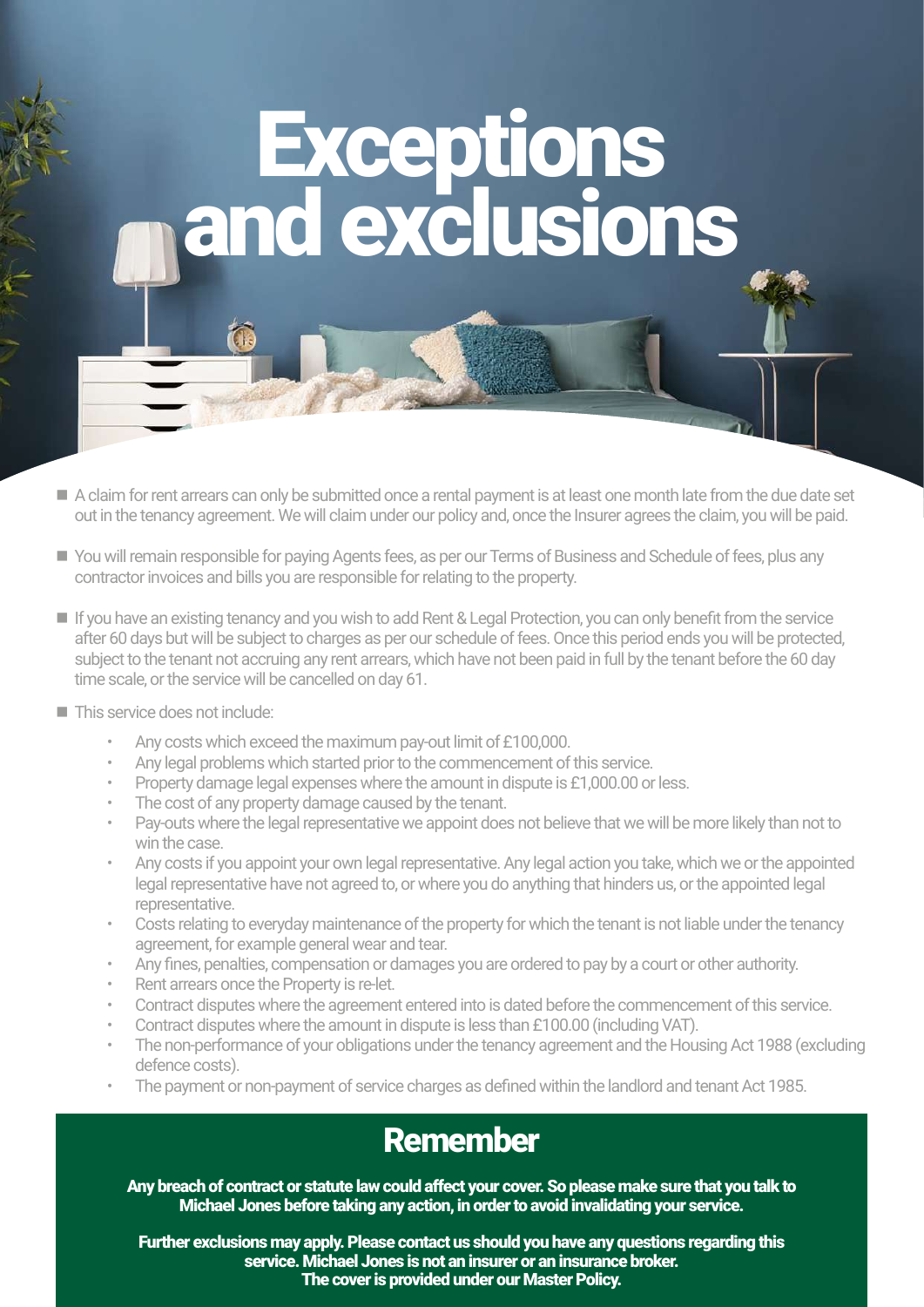# How to make a claim

#### You don't need to do anything to make a claim, because we do it all for you.

#### However if you would like to discuss your service please contact us.

## Call: 01903 213 111 Email: lettings@michaeljones.co.uk

Chapelworth House 22-26 Chapel Road, Worthing, West Sussex, BN11 1BE

"The whole process was so simple, they made everything go smoothly, couldn't be happier!"

Emma Longfield | landlord

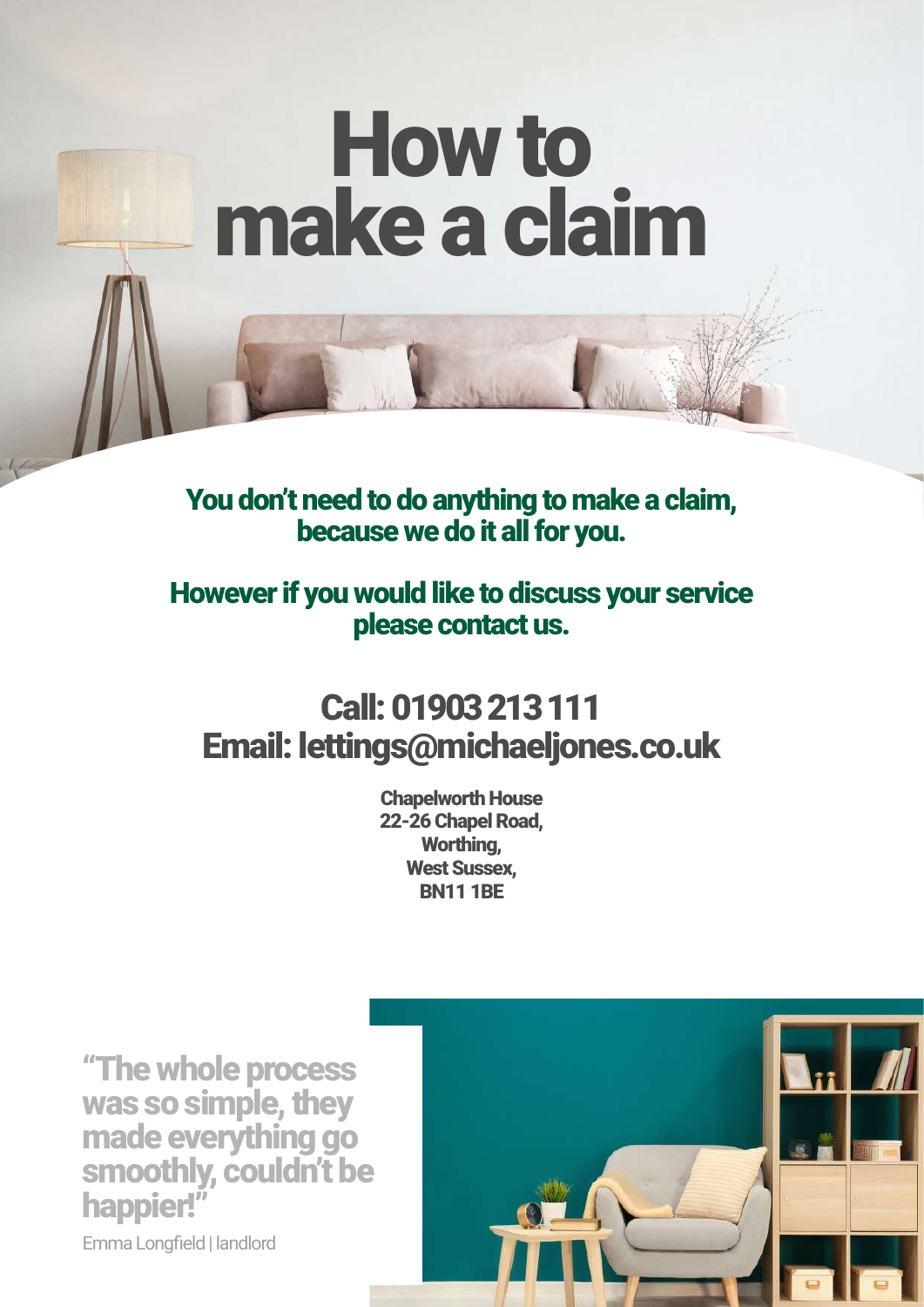# action Your questions, answered.

#### What are the referencing criteria for the service?

If the prospective tenant passes our robust reference criteria, then you will qualify for our comprehensive RLP service. However if, for any reason, the tenants should not pass our criteria, we will talk to you about proceeding with the let without the RLP in place.

#### How do I serve notice on my tenants?

In the event of a claim, we will arrange for any notices required to be served. Leave it to us and enjoy the peace-of-mind.

#### Can I have RLP for my existing tenants?

Yes you can. However, you will only benefit from the service after 60 days, unless there was a similar protection service in place. After that initial 60 day period, you will be protected from any issues that may occur going forward. Although it must be noted that this is subject to the tenant not accruing any rent arrears, which have not been paid in full by the tenant before the 60 day time scale, or the service will be cancelled on day 61.

#### What kind of tenancies are covered?

Rental values up to £10,000 per calendar month, subject to terms and conditions. The initial tenancy agreement must be either an Assured Shorthold tenancy or a Company Let.

#### How long does the Rent & Legal Protection service cover last?

The service is in place for a 12 month period which we will renew annually, unless we are instructed to cancel the service.

#### How will this show on my statements?

It will show as a separate item on your statement as Rent and Legal Protection (RLP)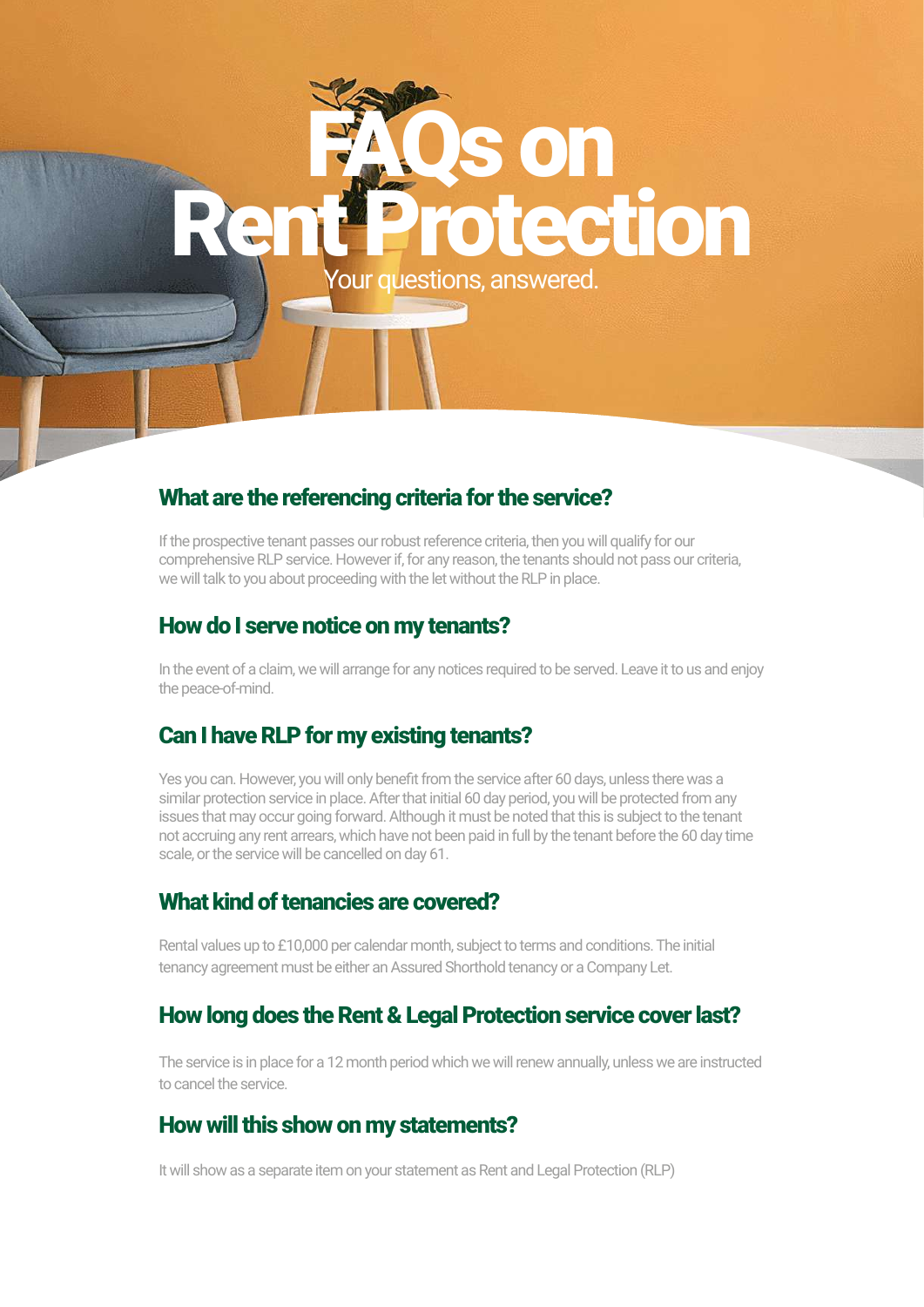# How much will the service cost?



 $\circ$ 

 $\circ$ 

#### Enjoy complete peace-of-mind for less than £1 per day!

*\*Additional fees apply for rents over £2,500pcm Terms & Conditions Apply*



Save £29.90 in your first year!

### Got a question?

If you have any other questions not covered above, just give Michael Jones a call or send us an email.

> 01903 213 111 lettings@michaeljones.co.uk